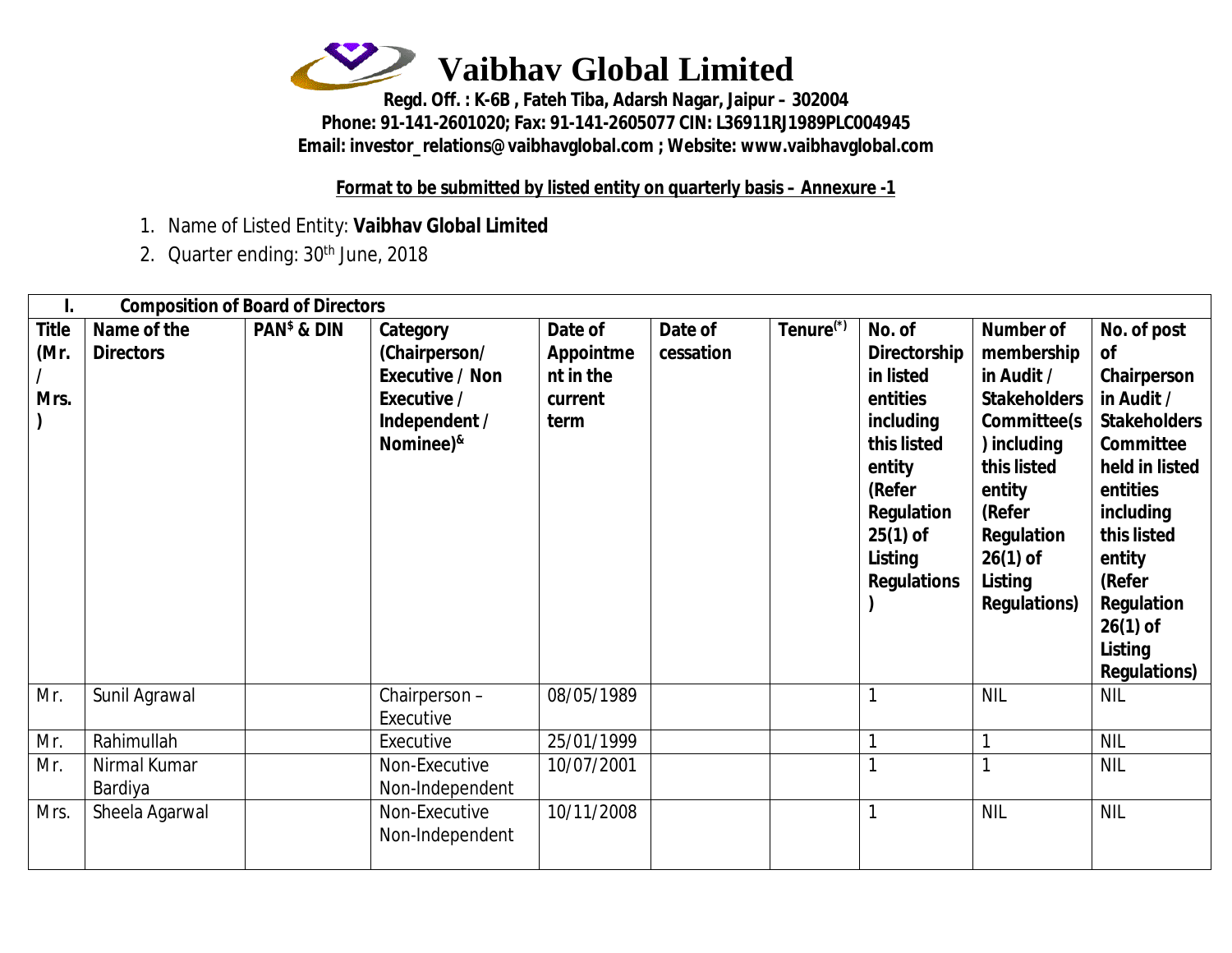| Mr. | Pulak Chandan              | Non-Executive     | 29/10/2013 |         |                |            | <b>NIL</b> |
|-----|----------------------------|-------------------|------------|---------|----------------|------------|------------|
|     | Prasad                     | Non-Independent   |            |         |                |            |            |
| Mr. | Santiago Roces             | Independent - Non | 28/07/2015 | 7 Years |                | <b>NIL</b> | <b>NIL</b> |
|     | Moran <sup>1</sup>         | Executive         |            |         |                |            |            |
| Mr. | Harsh Bahadur <sup>2</sup> | Independent – Non | 26/09/2015 | 7 Years |                |            | <b>NIL</b> |
|     |                            | Executive         |            |         |                |            |            |
| Mr. | James Patrick              | Independent – Non | 07/02/2017 | 2 Years |                | <b>NIL</b> | <b>NIL</b> |
|     | Clarke                     | Executive         |            |         |                |            |            |
| Mr. | Sunil Goyal                | Independent – Non | 08/03/2017 | 3 Years | $\overline{2}$ |            |            |
|     |                            | Executive         |            |         |                |            |            |
| Mr. | Purushottam                | Independent - Non | 15/05/2017 | 2 Years |                |            | <b>NIL</b> |
|     | Agarwal <sup>3</sup>       | Executive         |            |         |                |            |            |

1. His first term was from 28<sup>th</sup> July, 2015 to 27<sup>th</sup> July, 2017 and appointed for a further term of 5 years w.e.f 28<sup>th</sup> July, 2017 to 27<sup>th</sup> July, 2022 hence the total period is 7 years.

2. His first term was from 26<sup>th</sup> September, 2015 to 25<sup>th</sup> September, 2017 and appointed for a further term of 5 years w.e.f 26<sup>th</sup> September, 2017 to 25<sup>th</sup> September, 2022 hence the total period is 7 years.

3. His first term was from 15<sup>th</sup> May, 2017 to 14<sup>th</sup> May, 2018 and appointed for a further term of 1 year w.e.f 15<sup>th</sup> May, 2018 to 14<sup>th</sup> May, 2019 hence the total period is 2 years.

\$ PAN number of any director would not be displayed on the website of the Stock Exchange

(\*) to be filled only for Independent Director. Tenure would mean total period from which Independent directors is serving on Board of Directors of the Listed entity in continuity without any cooling off period.

| <b>Composition of Committee</b><br>Ш.                |                                                                                                         |                                                                                                                          |
|------------------------------------------------------|---------------------------------------------------------------------------------------------------------|--------------------------------------------------------------------------------------------------------------------------|
| <b>Name of the Committee</b>                         | Name of the Committee Members                                                                           | <b>Category (Chairperson/Executive / Non</b><br><b>Executive / Independent / Nominee)</b> \$                             |
| Audit Committee                                      | Mr. Sunil Goyal<br>2. Mr. Harsh Bahadur<br>Mr. Purushottam Agarwal<br>3.<br>4. Mr. Nirmal Kumar Bardiya | Chairperson - Independent - Non Executive<br>Independent - Non Executive<br>Independent - Non Executive<br>Non-Executive |
| Nomination, Remuneration & Compensation<br>Committee | Mr. Sunil Goyal<br>Mr. Harsh Bahadur<br>Mr. Purushottam Agarwal<br>3.<br>Mr. Nirmal Kumar Bardiya       | Chairperson - Independent - Non Executive<br>Independent - Non Executive<br>Independent - Non Executive<br>Non-Executive |

<sup>&</sup>amp; Category of Directors means executive / non – executive / independent / nominee. If a director fits into more than one category write all categories separating them with hyphen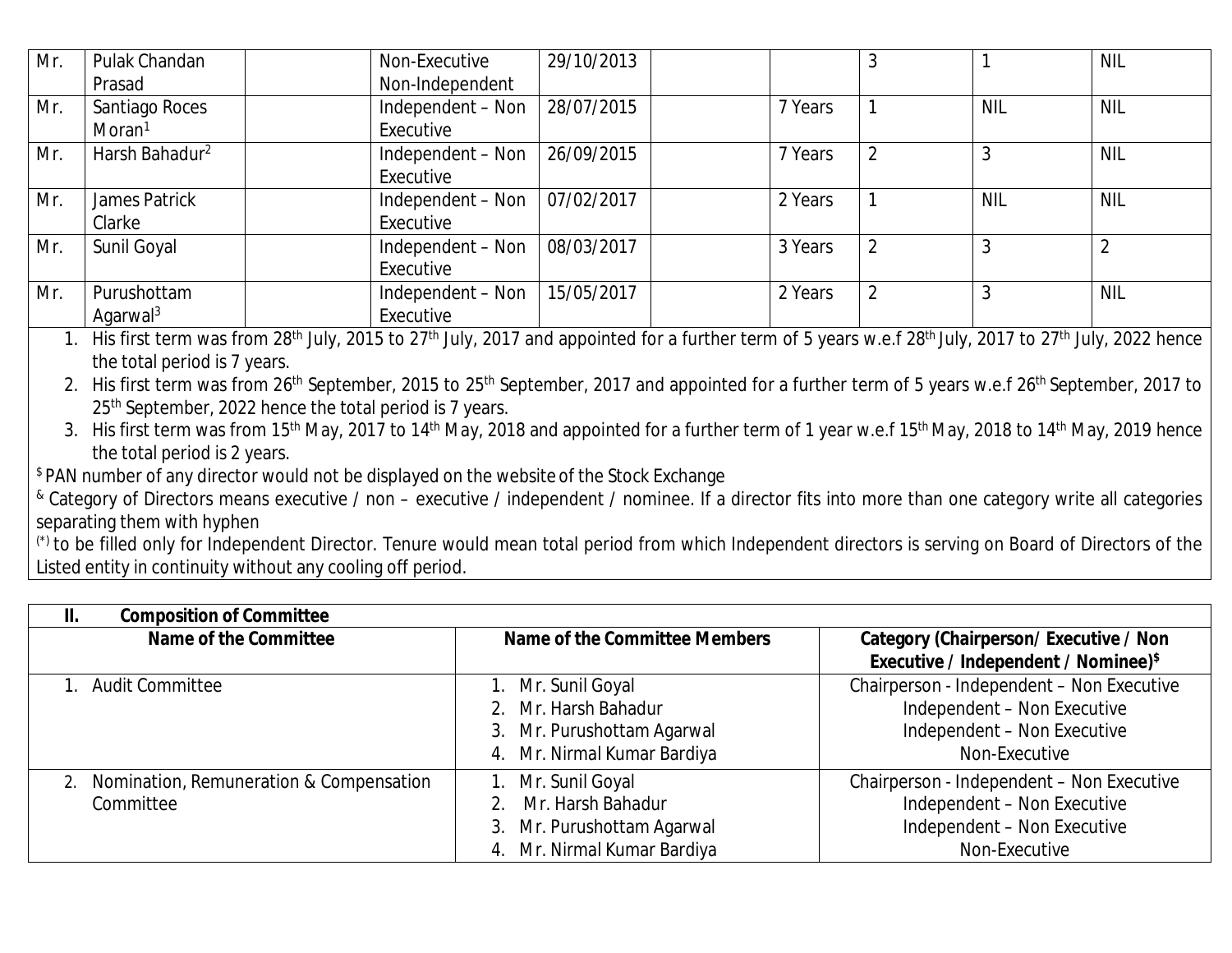| 3. Risk Management Committee                                                                                                                                          | <b>NA</b>                  | ΝA                                        |  |  |  |  |
|-----------------------------------------------------------------------------------------------------------------------------------------------------------------------|----------------------------|-------------------------------------------|--|--|--|--|
| 4. Stakeholders Relationship Committee                                                                                                                                | 1. Mr. Sunil Goyal         | Chairperson - Independent - Non Executive |  |  |  |  |
|                                                                                                                                                                       | 2. Mr. Harsh Bahadur       | Independent - Non Executive               |  |  |  |  |
|                                                                                                                                                                       | 3. Mr. Purushottam Agarwal | Independent - Non Executive               |  |  |  |  |
|                                                                                                                                                                       | 4. Mr. Rahimullah          | Executive                                 |  |  |  |  |
| <sup>&amp;</sup> Category of Directors means executive / non – executive / independent / nominee. If a director fits into more than one category write all categories |                            |                                           |  |  |  |  |
| separating them with hyphen.                                                                                                                                          |                            |                                           |  |  |  |  |

| III.<br><b>Meetings of Board of Directors</b>       |                                                               |                                                                       |
|-----------------------------------------------------|---------------------------------------------------------------|-----------------------------------------------------------------------|
| Date(s) of Meeting (if any) in the previous Quarter | Date(s) of Meeting (if any) in the relevant<br><b>Quarter</b> | Maximum gap between any two consecutive<br>meetings in number of days |
| 29th January, 2018                                  | 23rd May, 2018                                                | 113 days                                                              |

| IV.<br><b>Meetings of Committees</b>                                                                                                    |                                                |                                                        |                                                                                |  |  |
|-----------------------------------------------------------------------------------------------------------------------------------------|------------------------------------------------|--------------------------------------------------------|--------------------------------------------------------------------------------|--|--|
| Date(s) of Meeting (if any) in the relevant<br><b>Quarter</b>                                                                           | Whether requirement of Quorum met<br>(Details) | Date(s) of Meeting (if any) in<br>the previous Quarter | Maximum gap between any<br>two consecutive meetings in<br>number of days $(*)$ |  |  |
| <b>Audit Committee:</b>                                                                                                                 | Yes - All members were present                 | <b>Audit Committee:</b>                                | 113 days                                                                       |  |  |
| 23rd May, 2018                                                                                                                          |                                                | 29th January, 2018                                     |                                                                                |  |  |
| Nomination, Remuneration & Compensation                                                                                                 |                                                | <b>Nomination, Remuneration &amp;</b>                  |                                                                                |  |  |
| <b>Committee:</b>                                                                                                                       |                                                | <b>Compensation Committee:</b>                         |                                                                                |  |  |
| 14 <sup>th</sup> May, 2018                                                                                                              | Yes – 3 members were present                   | 29th January, 2018                                     | 104 Days                                                                       |  |  |
| (*) This information has to be mandatorily be given for audit committee, for rest of the committee giving this information is optional. |                                                |                                                        |                                                                                |  |  |

| <b>Related Party Transaction</b><br>V.                                                 |                                      |  |  |  |
|----------------------------------------------------------------------------------------|--------------------------------------|--|--|--|
| <b>Subject</b>                                                                         | <b>Compliance Status (Yes/No/NA)</b> |  |  |  |
| Whether prior approval of audit committee obtained                                     | Yes                                  |  |  |  |
| Whether shareholder approval obtained for material transaction                         | <b>NA</b>                            |  |  |  |
| Whether details of RPT entered into pursuant to omnibus approval have been reviewed by | Yes                                  |  |  |  |
| <b>Audit Committee</b>                                                                 |                                      |  |  |  |
| Note:                                                                                  |                                      |  |  |  |

1. In column "Compliance status", compliance or non-compliance may be indicated by Yes/No/NA. For example, if the Board has been composed in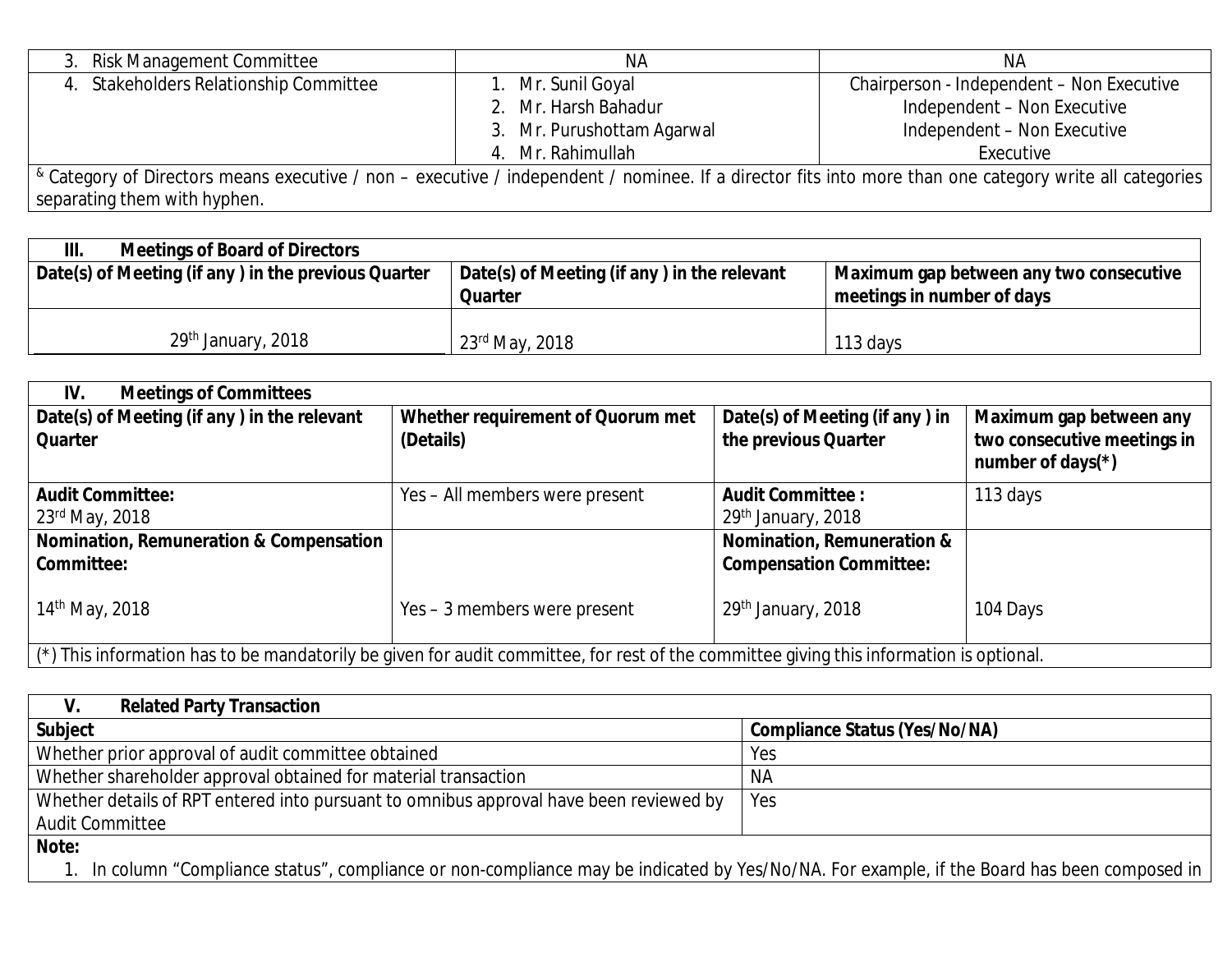accordance with the requirements of Listing Regulations, "Yes" may be indicated. Similarly, in case the Listed Entity has no related party transactions, the word "N.A." may be indicated.

2. If Status is "No" details of non-compliance may be given here:

given.

| VI. | <b>Affirmations</b>                                                                                                                                                            |
|-----|--------------------------------------------------------------------------------------------------------------------------------------------------------------------------------|
|     | The composition of Board of Directors is in terms of SEBI (Listing obligations and disclosure requirements) Regulations, 2015.                                                 |
| 2.  | The Composition of the following committees is in terms of SEBI(Listing obligations and disclosure requirements) Regulations, 2015:                                            |
|     | <b>Audit Committee</b><br>a <sub>1</sub>                                                                                                                                       |
|     | Nomination, Remuneration & Compensation Committee<br>b.                                                                                                                        |
|     | Stakeholders relationship Committee<br>C.                                                                                                                                      |
|     | Risk Management Committee (applicable to the top 100 listed entities) - N.A.<br>d.                                                                                             |
| 3.  | The Committee members have been made aware of their powers, role and responsibilities as specified in SEBI(Listing obligations & disclosure<br>requirements), Regulations 2015 |
|     | 4. The meetings of the Board of Directors and above committees have been conducted in the manner as specified in SEBI(Listing obligations &                                    |
|     | disclosure requirements) Requlations, 2015                                                                                                                                     |
| 5.  | This report and / or the report submitted in the previous quarter has been placed before Board of Directors.                                                                   |
|     | Any comments/observations/advice of Board of Directors may be mentioned here: NA                                                                                               |
|     | <b>For Vaibhav Global Limited</b>                                                                                                                                              |
|     |                                                                                                                                                                                |
|     | <b>Sushil Sharma</b>                                                                                                                                                           |
|     | <b>Company Secretary &amp; Compliance Officer</b>                                                                                                                              |
|     | Place: Jaipur                                                                                                                                                                  |
|     | Date: 10 <sup>th</sup> July, 2018                                                                                                                                              |
|     | Note:                                                                                                                                                                          |
|     | Information at Table I and II above need to be necessarily given in 1 <sup>st</sup> quarter of each financial year. However if there is no change in subsequent                |
|     | quarter(s) of that financial year, this information may not be given by Listed entity and instead a statement "same as previous quarter" may be                                |